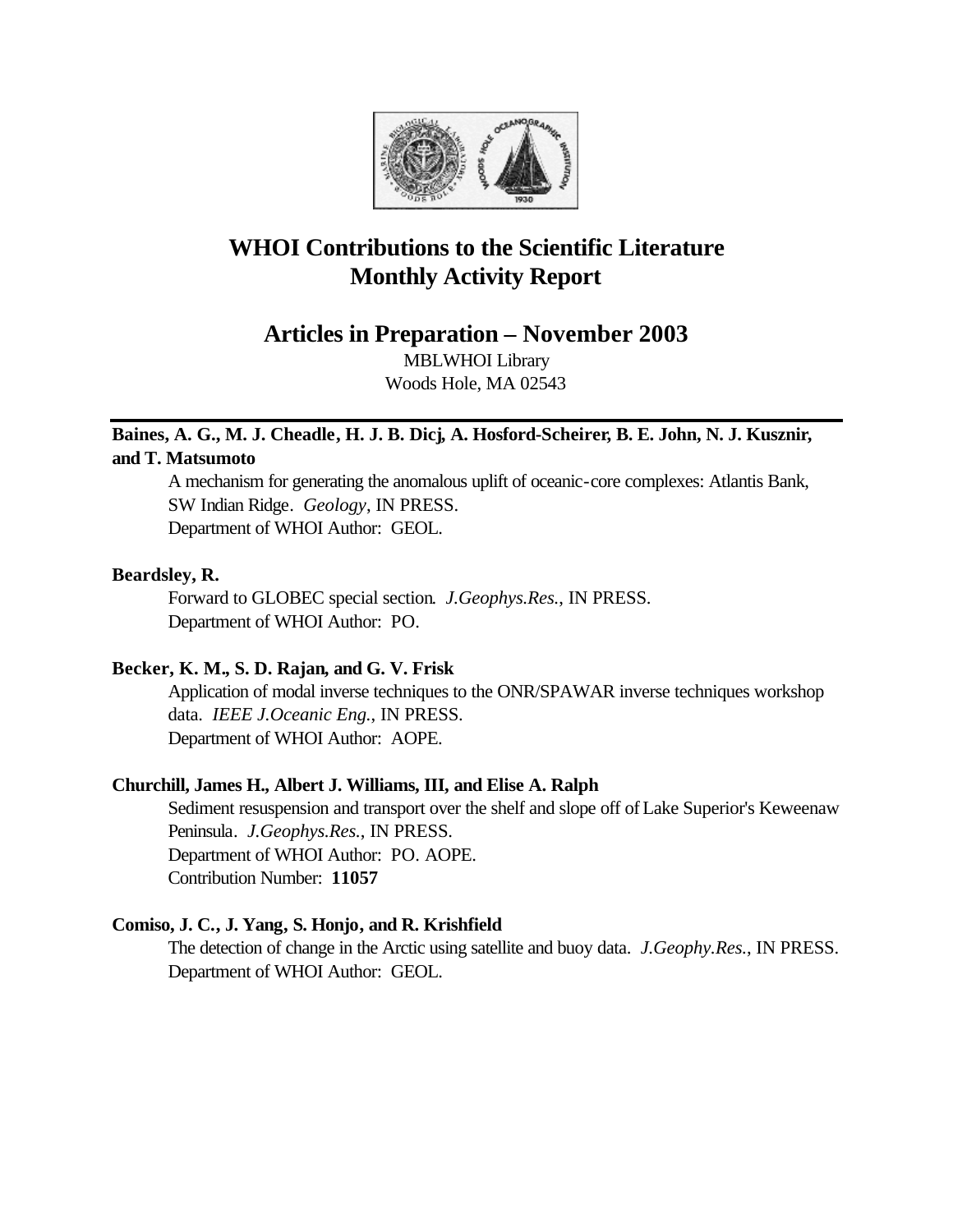## **deMartin, B., G. Hirth, and B. Evans**

Experimental constraints on thermal cracking of peridotite at oceanic spreading centers. In: *The Thermal Structure of the Oceanic Crust and Dynamics of Hydrothermal Circulation. J. Lin, ed*. Washington, DC: American Geophysical Union, IN PRESS. Department of WHOI Author: GEOL.

# **Engels, J. L., M. H. Edwards, D. J. Fornari, M. R. Perfit, G. J. Kurras, and D. R. Bohnenstiehl**

A new model for submarine volcanic collapse formation. *Geochem.Geophys.Geosyst.*, IN PRESS.

Department of WHOI Author: GEOL.

## **Evans, B., Y. Bernabe, and G. Hirth**

Relations among porosity, permeability, and deformation in rocks at high temperatures. In: *Rheology and Deformation of the Lithosphee at Continental Margins.* G.D. Karner, N. W. Driscoll, B. Taylor and D. L. Kohlstedt, eds. New York, NY: Columbia University Press, IN PRESS.

Department of WHOI Author: GEOL.

# **Fornari, D., M. Tivey, H. Schouten, M. Perfit, K. Von Damm, D. Yoerger, A. A. Bradley, M. Edwards, R. Haymon, T. Shank, D. Scheirer, and P. Johnson**

Submarine lava flow emplacement processes at the East Pacific Rise 9°50'N: Implications for hydrothermal fluid circulation in the upper ocean crust. In: *AGU IRTI Monograph volume*, IN PRESS.

Department of WHOI Author: GEOL. AOPE.

# **Forster, A., H. Sturt, P. A. Meyers, and the Shipboard Scientific Party**

Molecular biogeochemistry of black shales from the Denerara RiseL Preliminary shipboard results from sites 1257 and 1258, Leg 207. *Proc.ODP,Init.Repts.*, IN PRESS. Department of WHOI Author: GEOL.

## **Han, S., and M. A. Grosenbaugh**

Comparison of two seafloor observatory mooring designs. In: *Proceedings of the IUTAM Symposium on Integrated Modeling of Fully Coupled Fluid-Structure Interactions Using Analysis, Computations, and Experiments, June 1-6, 2003, New Brunswick, NJ.*, IN PRESS.

Department of WHOI Author: AOPE.

## **Harpp, K., D. Fornari, D. Geist, and M. Kurz**

Genovesa Submarine Ridge: A manifestation of plume-ridge interaction in the northern Galapagos Islands. *Geochem.Geophys.Geosyst.*, IN PRESS. Department of WHOI Author: GEOL.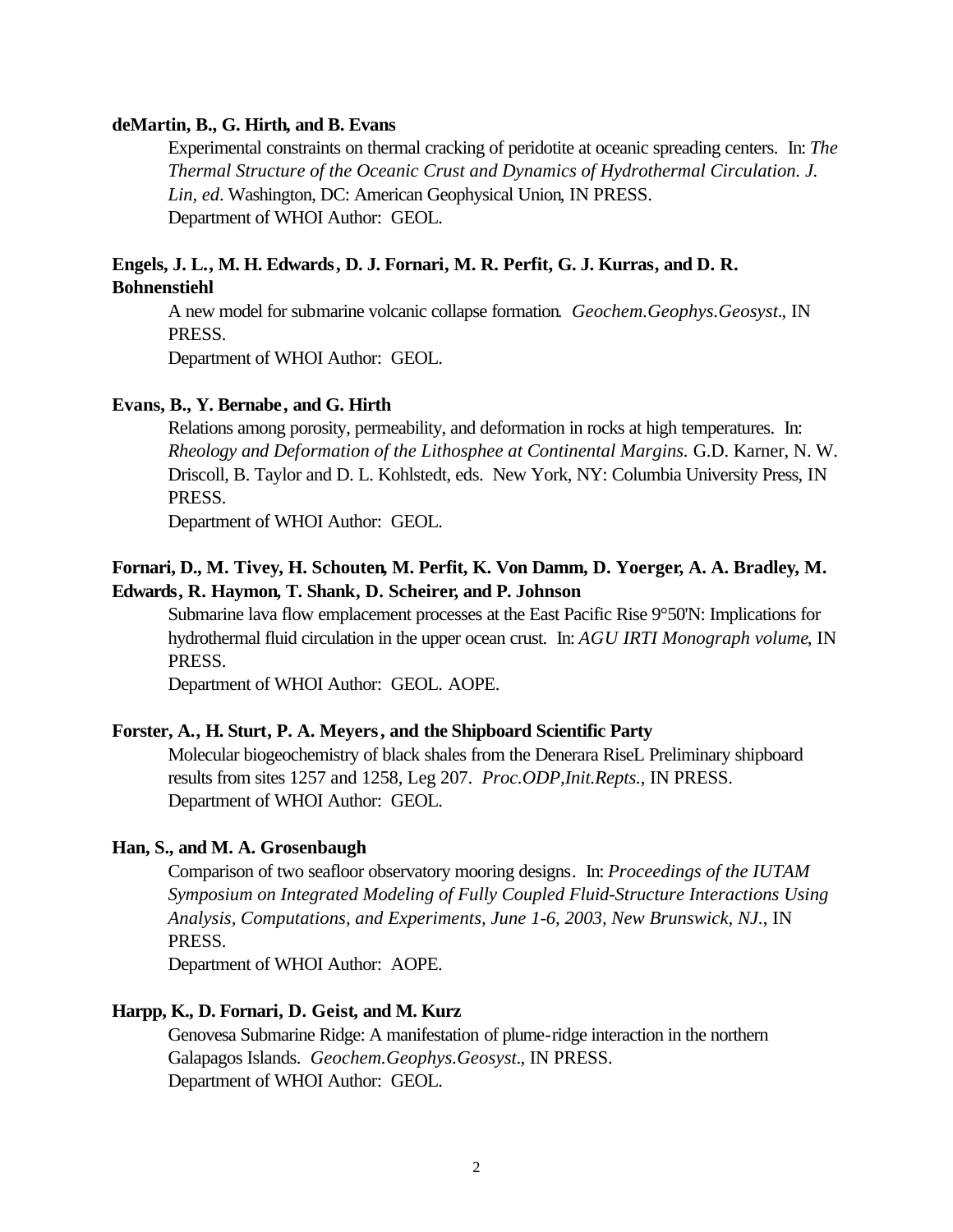#### **Hayes, John M.**

Isotopic order, biogeochemical processes, and earth history. *Geochim.Cosmochim.Acta*, IN PRESS.

Department of WHOI Author: GEOL.

## **Hsu, Tian-Jian, and L.-F. Liu Philip**

Toward modeling turbulent suspension of sand in the nearshore. *J.Geophys.Res.*, IN PRESS. Department of WHOI Author: AOPE. Contribution Number: **11060**

# **Jull, M., and K. W. W. Sims**

Insight into mantle melting from an early-post glacial lava sequence in Iceland. *Chem.Geol.*, IN PRESS.

Department of WHOI Author: GEOL.

## **Kelemen, P., K. Hanghoj, and A. Greene**

Arcs (oceanic and continental). In: *Treatise on Geochemistry.* Roberta Rudnick, ed. Elsevier, IN PRESS.

Department of WHOI Author: GEOL.

## **Kienast, S. S., I. L. Hendy, J. Crusius, T. F. Pedersen, and S. E. Calvert**

Export production in the subarctic North Pacific over the last 800 kyrs: No evidence for iron fertilization? *J.Oceanogr.*, IN PRESS. Department of WHOI Author: MCG. Contribution Number: **11059**

#### **McGuire, J. J., and P. Segall**

Imaging of a seismic fault slip transients recorded by dense geodetic networks. *Geophys.J.Int.*, IN PRESS. Department of WHOI Author: GEOL.

#### **Mindell, D. A., H. Singh, D. Yoerger, L. Whitcomb, and J. Howland**

Precision mapping and imaging of underwater sites at Skerki Bank using robotic vehicles. *Journal of Roman Archaeology*, IN PRESS. Department of WHOI Author: AOPE.

# **Moreira, Manuel, Jerzy Blusztajn, Curtice, Joshua, Stan Hart, Henry Dick, and Mark D. Kurz**

He and Ne isotopes in oceanic crust: Implications for noble gas recycling in the mantle. *Earth Planet.Sci.Lett.*, IN PRESS.

Department of WHOI Author: GEOL.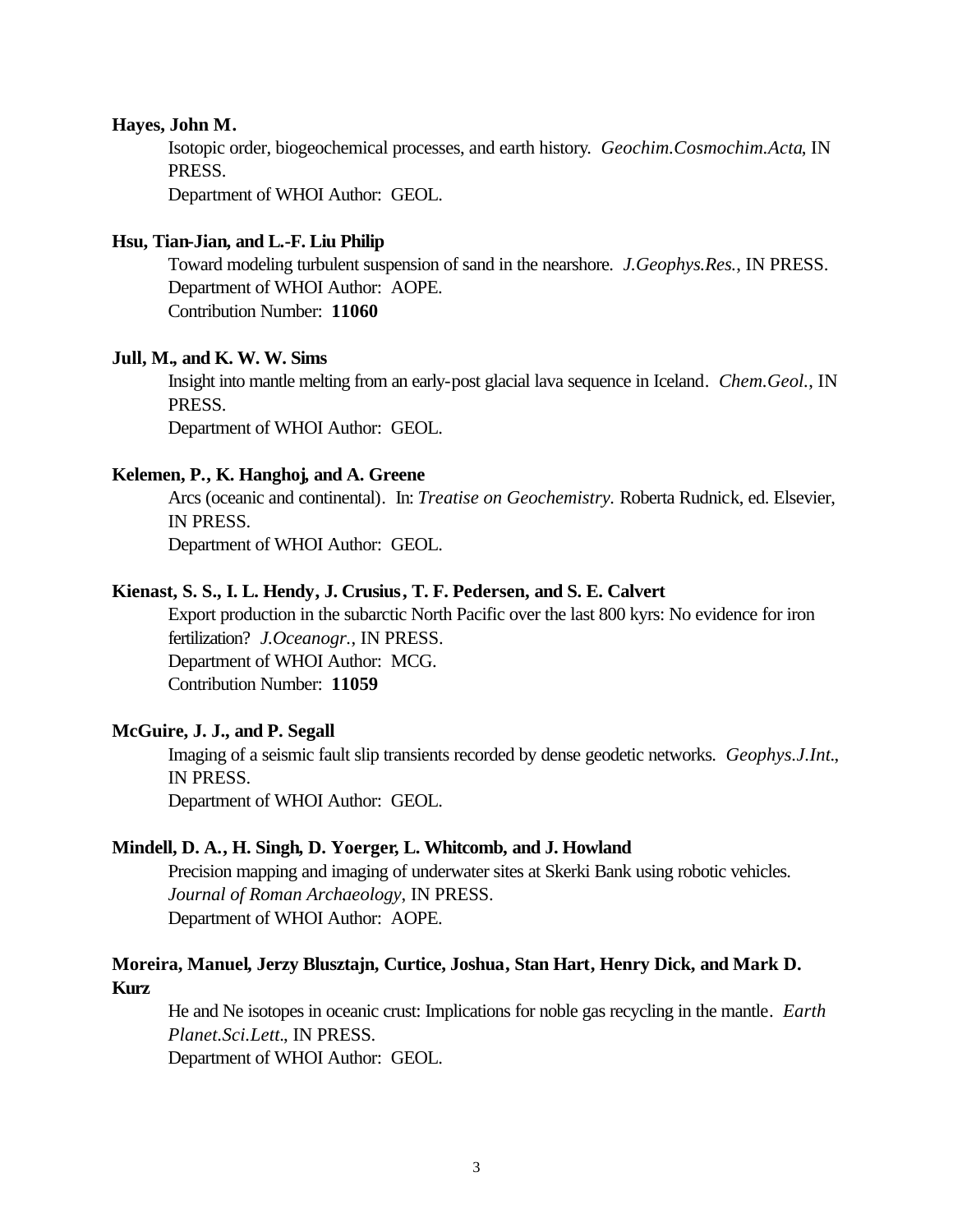## **Orphan, V. J., W. Ussler, III, T. Naehr, C. H. House, K.-U. Hinrichs, and C. K. Paull**

Geological, geochemical, and microbiological heterogeneity of the seafloor around methane vents in the Eel River basin, offshore California. *Chem.Geol.*, IN PRESS. Department of WHOI Author: GEOL.

# **Perfit, M. R., J. R. Cann, D. J. Fornari, J. Engels, D. K. Smith, W. I. Ridley, and M. H. Edwards**

Seawater-lava interaction during submarine eruptions at mid-ocean ridges. *Nature*, IN PRESS.

Department of WHOI Author: GEOL.

#### **Sessions, Alex, Sean Sylva, and Roger Summons**

Isotopic exchange of carbon-bound hydrogen over geologic timescales. *Geochim.Cosmochim.Acta*, IN PRESS. Department of WHOI Author: GEOL.

#### **Sohn, R. A., A. H. Barclay, and S. C. Webb**

Microearthquake patterns following the 1998 eruption of Axial volcano, Juan de Fuca Ridge: Mechanical relaxation and thermal strain. *J.Geophys.Res.*, IN PRESS. Department of WHOI Author: GEOL.

# **Straub, S. M., and G. D. Layne**

The systematics of chlorine, flourine and water in Izu arc front volcanic rocks: Implications for volitile recycling in subduction zones. *Geochim.Cosmochim.Acta*, IN PRESS. Department of WHOI Author: GEOL.

# **Sturt, Helen F., Roger E. Summons, Kristin Smith, Marcus Elvert, and Kai-Uwe Hinrichs**

Intact polar membrane lipids in prokaryotes and sediments deciphered by ESI-HPLC-MS<sup>n</sup> new biomarkers for biogeochemistry and microbial ecology. *Rapid Commun.Mass Spectrom.*, IN PRESS. Department of WHOI Author: GEOL. Contribution Number: **11063**

#### **Uchupi, Elazar**

Stellwagen Bank region off eastern MA: A Wisconsin glaciated cenozoic sand bank/delta? *Mar.Ecol.*, IN PRESS. Department of WHOI Author: GEOL. Contribution Number: **11062**